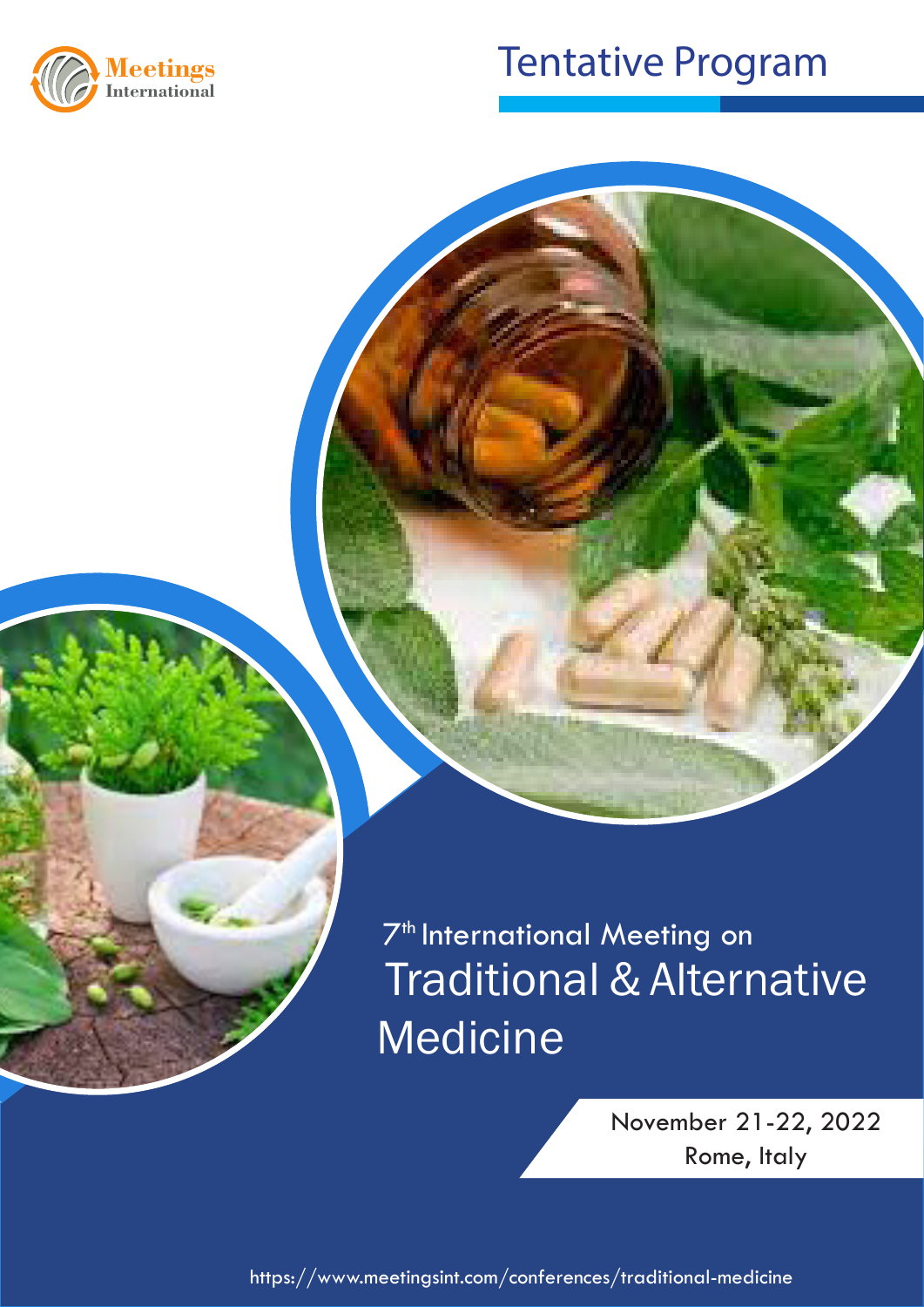

| Day-1                                              |                 |  |
|----------------------------------------------------|-----------------|--|
| Registration                                       | 08:00-09:00     |  |
| <b>Session Introduction</b>                        | $09:00 - 09:15$ |  |
| <b>Keynote/ Plenary Sessions</b>                   |                 |  |
| Plenary/Keynote-1 (Academia)                       | 09:15-09:45     |  |
| Plenary/Keynote-2 (Industry)                       | $09:45-10:15$   |  |
| Plenary/Keynote-3                                  | $10:15 - 10:45$ |  |
| Coffee Break & Networking                          | $10:45 - 11:00$ |  |
| Plenary/Keynote-4 (Academia)                       | 11:00-11:30     |  |
| <b>Oral Presentations</b>                          |                 |  |
| Speaker 1                                          | $11:30-11-50$   |  |
| Speaker 2                                          | $11:50-12:10$   |  |
| Speaker 3                                          | $12:10-12:30$   |  |
| Speaker 4 (Industry presentation)                  | 12:30-12:50     |  |
| <b>Panel Discussion/ QA Session</b>                | 12:50-13:10     |  |
| Lunch Break & Networking                           | $13:10-14:00$   |  |
| Post Lunch Session Introduction & Group Photograph | 14:00-14:10     |  |
| <b>Post Lunch Oral Presentations</b>               |                 |  |
| Speaker 5                                          | 14:10-14:30     |  |
| Speaker 6 (Industry Presentation)                  | 14:30-14:50     |  |
| Speaker 7 (Solution Providers Presentation X2)     | 14:50-15:10     |  |
| Speaker 8                                          | 15:10-15:30     |  |
| Panel Discussion/ QA Session                       | 15:30-15:45     |  |
| <b>Video Sessions / e-Poster</b>                   |                 |  |
| <b>Video Presentation 1</b>                        | 15:45-15:55     |  |
| Video Presentation 2                               | 15:55-16:05     |  |
| Coffee Break & Networking                          | 16:05-16:30     |  |
| Workshop/ Special Session                          | 16:30-17:00     |  |
| <b>Innovations in 3D printing</b>                  |                 |  |